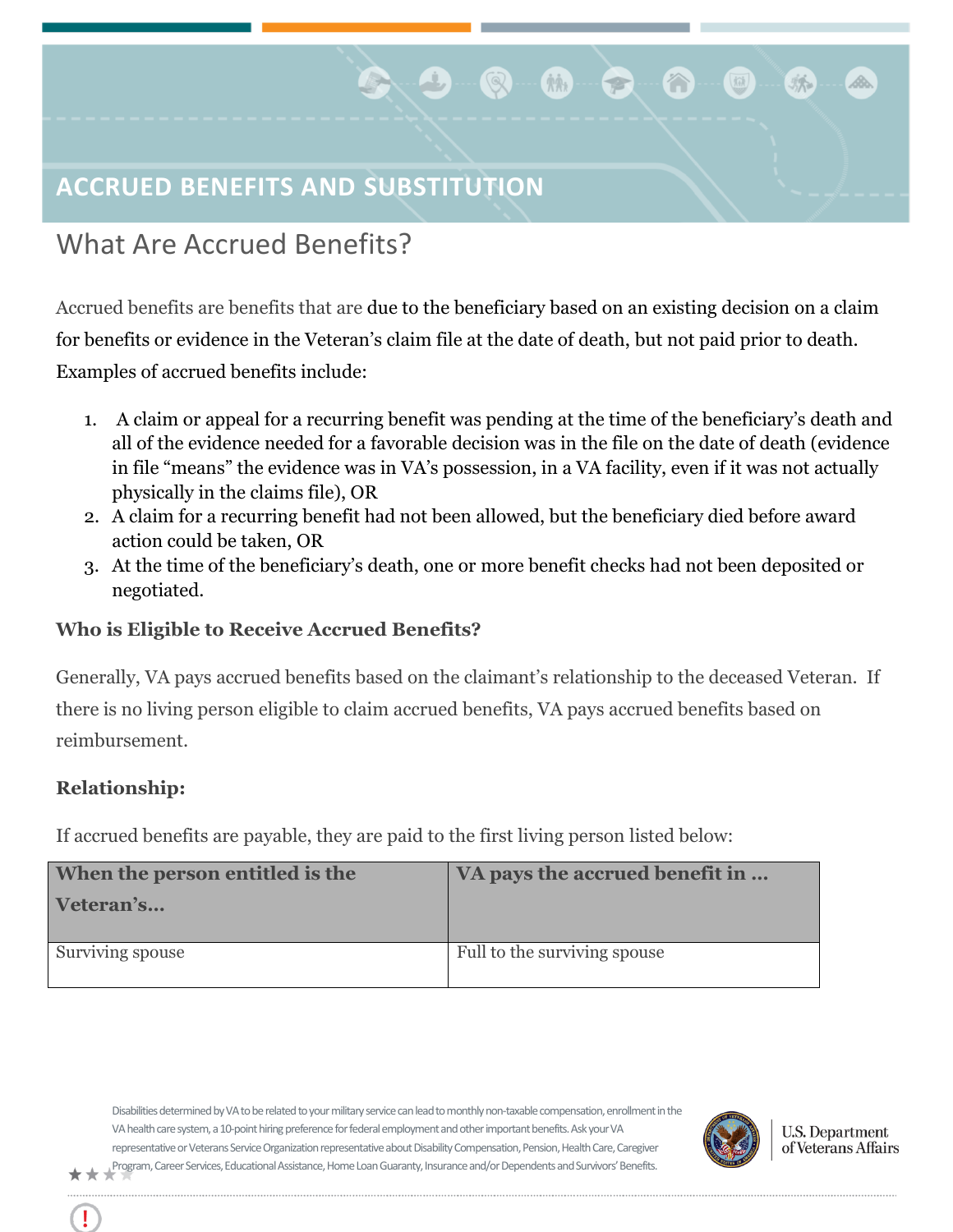| Veteran's <b>dependent</b> children, including children | Equal shares                                       |
|---------------------------------------------------------|----------------------------------------------------|
| between the ages of 18 and 23 and attending             |                                                    |
| school or children found helpless. (If the child is     |                                                    |
| not a dependent for VA purposes, he/she may             |                                                    |
| receive accrued benefits based on reimbursement         |                                                    |
| (see below)                                             |                                                    |
|                                                         |                                                    |
| Parents (both)                                          | Equal shares, if they are determined to be         |
|                                                         | dependent parents at the date of the Veteran's     |
|                                                         | death                                              |
|                                                         |                                                    |
| Sole surviving parent                                   | Full to the sole surviving parent, if he or she is |
|                                                         | determined to be a dependent parent at the         |
|                                                         | date of the Veteran's death                        |
|                                                         |                                                    |

| If the death is that of a | Then the accrued is payable to the           |
|---------------------------|----------------------------------------------|
| Surviving spouse          | Veteran's children.                          |
|                           | <b>Note:</b> Accrued Dependent's Educational |
|                           | Assistance (DEA) is payable only as          |
|                           | reimbursement on the expenses of last        |
|                           | sickness and burial.                         |
| Child                     | Surviving child(ren) of the Veteran who are  |
|                           | entitled to death compensation, dependency   |
|                           | and indemnity compensation, or death         |
|                           | pension with the exceptions as listed below. |
|                           | If the deceased child was entitled to an     |
|                           | apportioned share of the surviving           |
|                           | spouse's award, the accrued benefit is       |
|                           | payable only as reimbursement on the         |
|                           | expenses of such deceased child's last       |
|                           | sickness or burial.                          |

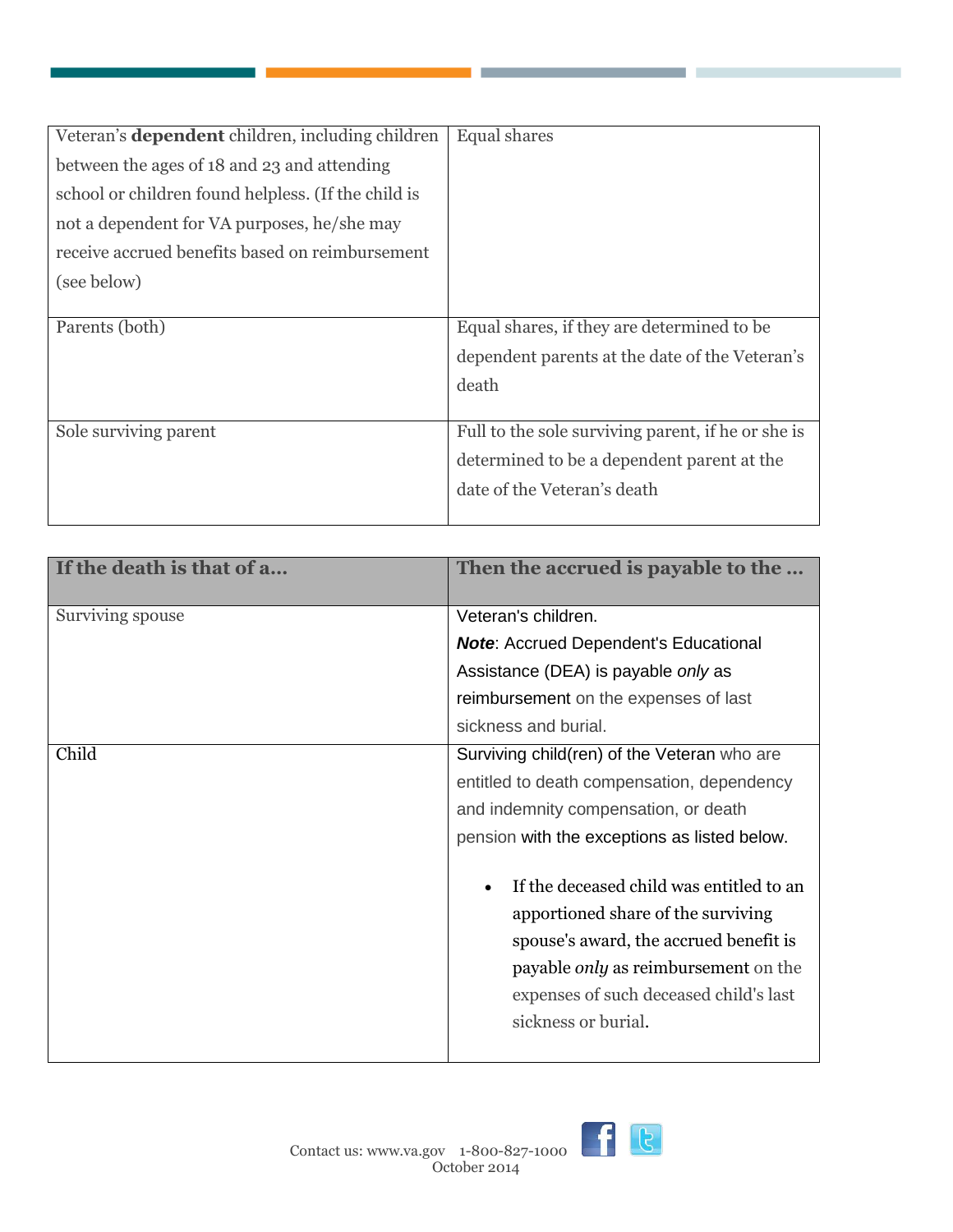| If the deceased child was in receipt of |
|-----------------------------------------|
| death pension, compensation, or DIC,    |
| a remaining child who has elected DEA   |
| benefits is entitled only to the unpaid |
| benefits which became due and           |
| payable to the deceased child for       |
| periods prior to the commencement of    |
| DEA benefits to the surviving child.    |

Entitlement to accrued benefits vests according to the line of succession established by law. The fact that a preferred beneficiary fails to file or prosecute a claim does not permit payment of his/her share of accrued benefits to a person or persons having an equal or lower preference. A waiver of right also does not permit such payment.

### **Reimbursement:**

If there are no living persons who are entitled to accrued benefits on the basis of relationship, VA will pay accrued benefits to reimburse the person(s) who paid for or who are responsible to pay for the Veteran's last illness and burial expenses. If the expenses were paid from funds of the deceased beneficiary's estate, the claim should be filed by the executor of the estate.

The amount of accrued benefits payable as reimbursement is limited to the actual amount of expenses paid, and the amount of accrued benefits available.

## **What is Substitution?**

Substitution is a type of accrued benefit. If a Veteran or other claimant dies while his or her claim or appeal is pending, a person eligible to receive accrued benefits may substitute for the Veteran or other claimant to process the claim or appeal through to completion.